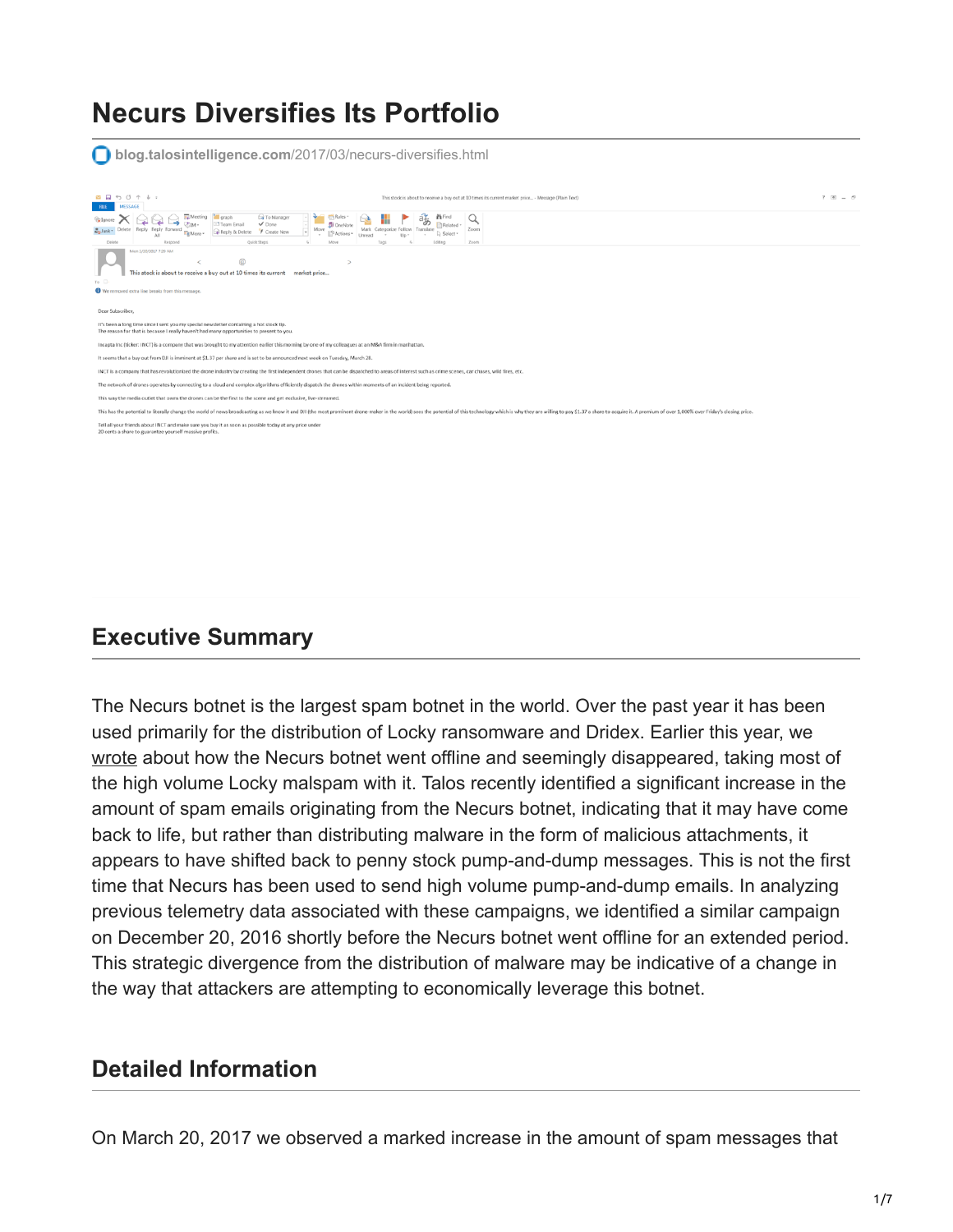appear to be originating from the Necurs botnet. Interestingly, these messages don't appear to follow the same theme that we have grown accustomed to seeing from Necurs, which has been one of the primary distribution mechanisms for the Locky ransomware family and the Dridex banking trojan. Email campaigns associated with Locky and Dridex generally pose as transaction notifications, and purport to contain shipping notifications, ACH transaction notifications, etc. In this particular campaign, the emails do not contain any hyperlinks to malicious servers or any malicious attachments and are simply claiming to be stock market alerts about a specific stock ticker (\$INCT) that the messages claim is about to go higher.

The message was structured to entice the user into thinking that this was too good of an opportunity to pass up -- a classic get rich quick scheme. First, the email begins with a simple introduction:

"It's been a long time since I sent you my special newsletter containing a hot stock tip."

It then claims that InCapta Inc (\$INCT) is going to be bought out at \$1.37 per share by DJI (a drone company) based on information purportedly obtained from colleagues at an M&A firm in Manhattan. The email explains that DJI is moving forward with the buyout because InCapta has:

"revolutionized the drone industry by creating the first independent drones that can be dispatched to areas of interest such as crime scenes, car chases, wild fires, etc."

#### Furthermore:

"The network of drones operates by connecting to a cloud and complex algorithms efficiently dispatch the drones within moments of an incident being reported."

"This way the media outlet that owns the drones can be the first to the scene and get exclusive, live-streamed."

To add urgency, they mention that the buyout is supposed to be announced on March 28, and recommend setting a buying limit by recommending purchasing before the stock reaches 20 cents a share to guarantee "massive returns." The email adds further urgency by claiming that DJI is going to pay 1000% more than the current value because:

"This has the potential to literally change the world of news broadcasting as we know it and DJI (the most prominent drone-maker in the world) sees the potential of this technology which is why they are willing to pay \$1.37 a share to acquire it. A premium of over 1,000% over Friday's closing price."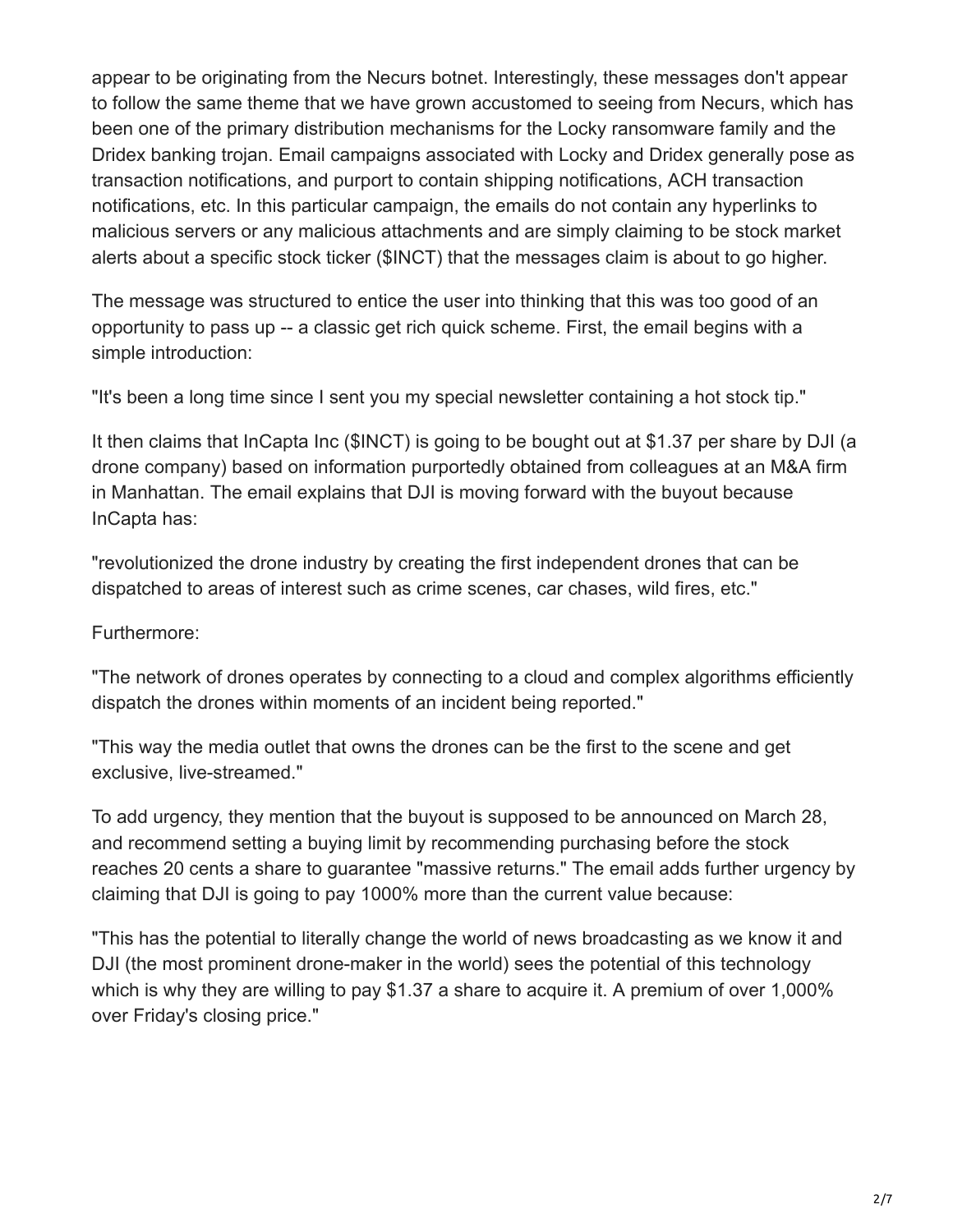

#### **Figure 1: Sample Message**

As is normal when dealing with email campaigns, these messages were sent in relatively high volumes, with tens of thousands seen just over the course of the morning on March 20. In analyzing our email telemetry, we can clearly see a change in the volume of emails being seen versus when Necurs was offline. While the volume of messages was high, the spam campaign itself did not appear to last long at all, with the majority of messages sent over the course of only a couple of hours.

The stock ticker in question appears to be associated with InCapta Inc., a mobile application development company. The stock has seen a significant increase in the volume of shares being traded. While analyzing this particular spam campaign, we observed that the volume of shares being traded reached over 1 million shares (the total later in the day was over 4.5 million shares), which is exponentially higher than the average volume of shares traded.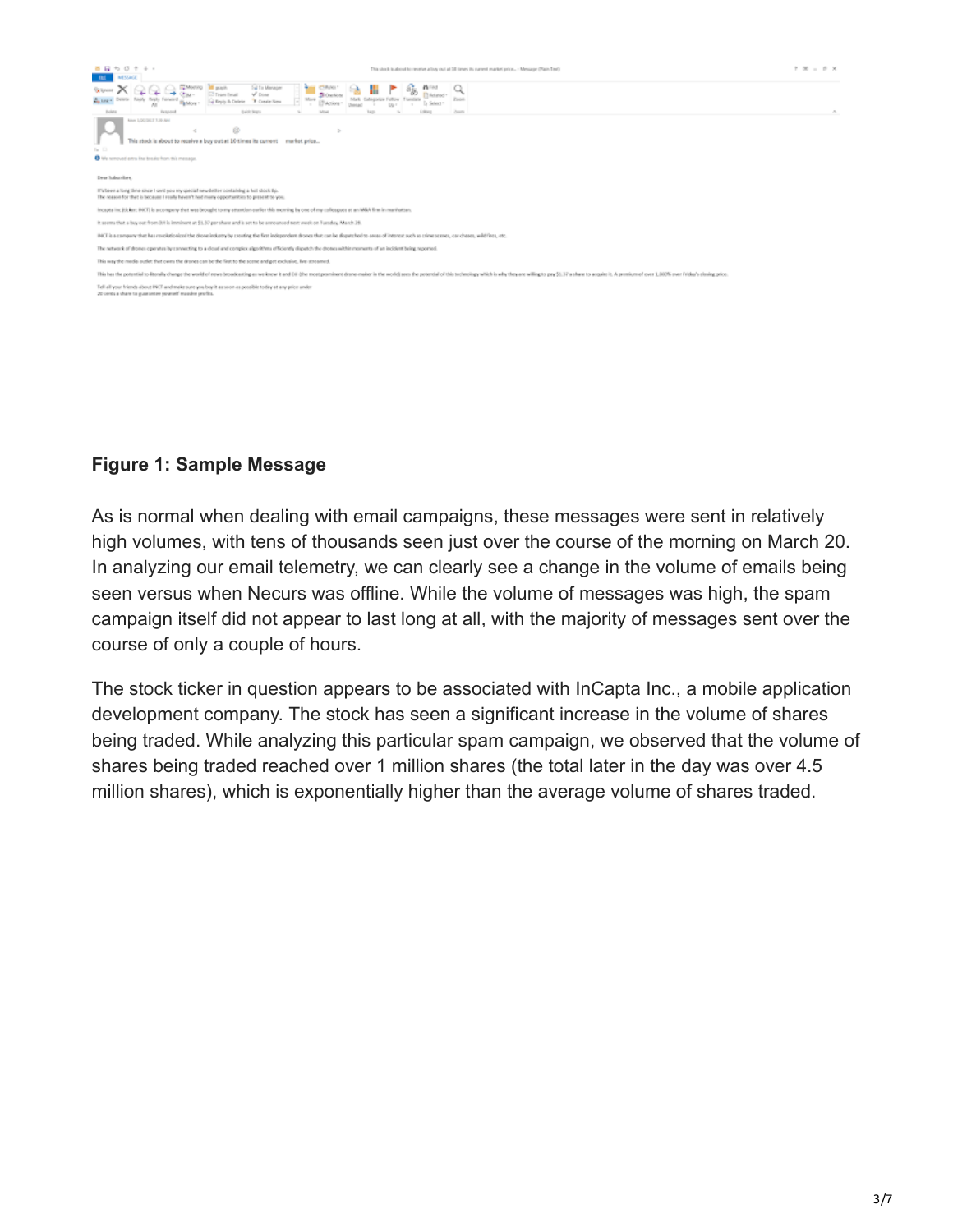$G+1 < 0$ 

 $-2.89$ 

0%

| $0.239 +0.107(80.92%)$                       | Range                   | 0.1<br>$0.08 - 1$ |
|----------------------------------------------|-------------------------|-------------------|
| Delayed: 9:44AM EDT                          | Open                    |                   |
| OTCMKTS data delayed by 15 mins - Disclaimer | Vol / Avg.261,885.00/28 |                   |
| Currency in USD                              | Mkt cap                 |                   |

8 - 0.24 Div/yield 1,121.68 EPS -74,914.34  $0.19$ Shares 106.52M 3,778.00 Beta 22.42M Inst. own Mkt cap **P/E** 

|                 | <b>Compare:</b> Enter ticker here                                                    | Add  |            |       |      | □ NFLX □ WCEC □ VCTY □ BLIAQ □ QKFXF □ DIS □ STRZA □ QVCA □ RLTR |       |      | more »         |
|-----------------|--------------------------------------------------------------------------------------|------|------------|-------|------|------------------------------------------------------------------|-------|------|----------------|
|                 | Zoom: 1d 5d 1m 3m 6m YTD 1y 5y 10y All<br>Mar 16, 2017 - Mar 20, 2017 +0.09 (59.33%) |      |            |       |      |                                                                  |       |      | N              |
|                 |                                                                                      |      |            |       |      |                                                                  |       |      | 0.25           |
|                 |                                                                                      |      |            |       |      |                                                                  |       |      |                |
|                 |                                                                                      |      |            |       |      |                                                                  |       |      | 0.20           |
|                 |                                                                                      |      |            |       |      |                                                                  |       |      |                |
|                 |                                                                                      |      |            |       |      |                                                                  |       |      | 0.15           |
|                 |                                                                                      |      |            |       |      | А                                                                |       |      |                |
| Thu Mar 16      | 12 pm                                                                                | 2 pm | Fri Mar 17 | 12 pm | 2 pm | Mon Mar 20                                                       | 12 pm | 2 pm |                |
|                 | Volume (thous / 2min)                                                                |      |            |       |      |                                                                  |       |      |                |
|                 |                                                                                      |      |            |       |      |                                                                  |       |      | $80 -$         |
|                 |                                                                                      |      |            |       |      |                                                                  |       |      | $40 -$         |
|                 |                                                                                      |      |            |       |      |                                                                  |       |      |                |
|                 | 2015                                                                                 |      |            | 2016  |      |                                                                  |       | 2017 |                |
| $\vert$ $\vert$ |                                                                                      |      |            |       |      |                                                                  |       |      | $\blacksquare$ |

#### **Figure 2: Google Finance for \$INCT**

Shortly after analyzing this initial campaign, we observed a second higher volume spam campaign within our SpamCop telemetry.



**Figure 3: SpamCop Statistics**

Interestingly enough, the stock price also increased around the time this second wave of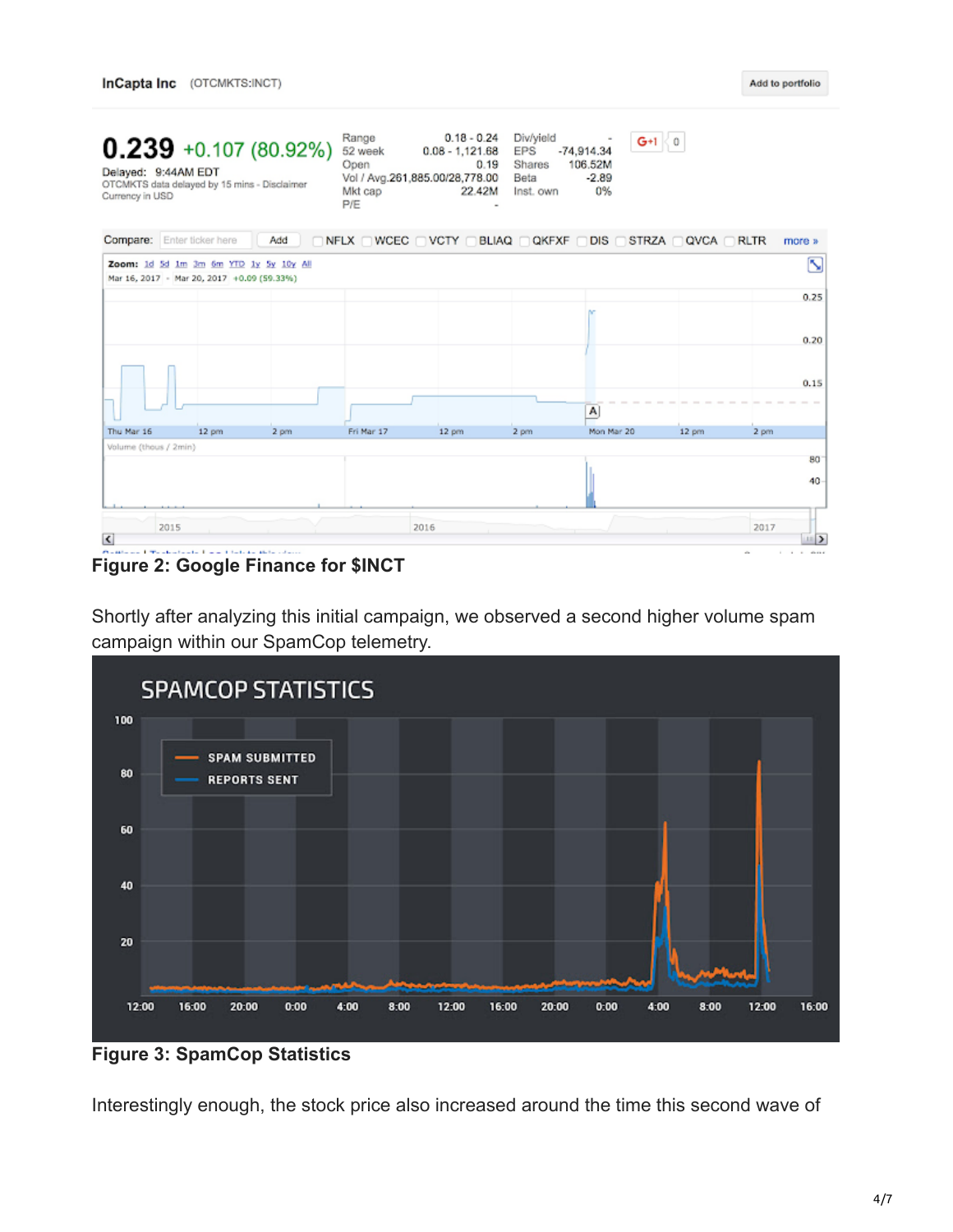spam emails was being sent. This second email campaign was very similar to the first but contained a slightly different subject and message body:



#### **Figure 4: Second Sample Message**

### **Historical Necurs Campaigns**

On September 21, 2016, Talos published a blog post outlining the "[Rising Tides of Spam"](http://blog.talosintelligence.com/2016/09/the-rising-tides-of-spam.html) which detailed the increase of spam emails sent by Necurs in the summer of 2016. These emails often carried **[Dridex](https://blogs.cisco.com/talos/spam-dridex) or [Locky](http://blog.talosintel.com/2016/06/gotta-be-swift-for-this-spam-campaign.html) malware variants**, delivering millions of messages per day to inboxes around the globe.

In late December, 2016, however, [this email flow suddenly stopped,](http://blog.talosintelligence.com/2017/01/locky-struggles.html) and email volume reduced to less than half of the flow typical of Necurs infrastructure. During this downtime, our spam block lists have been averaging 50K addresses. The addresses being blocked spiked to over 150K during these new campaigns. This spike is reflected in the email volume from March 20, 2017, discussed earlier and displayed in the graph below.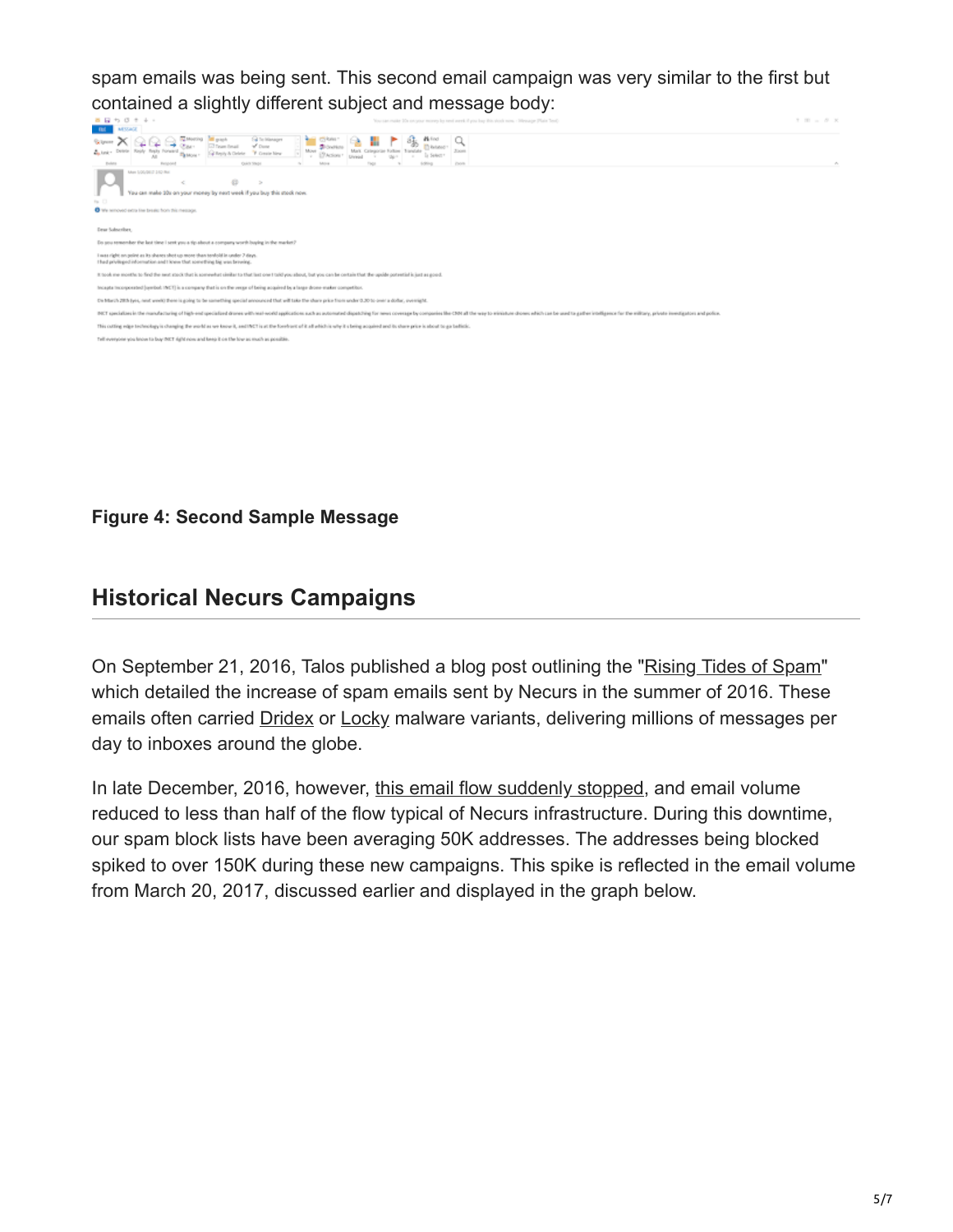

**Figure 5: [SpamCop](https://www.spamcop.net/spamgraph.shtml?spamyear) Email Flows - Early 2017**

[But does Necurs have a history of sending pump-and-dump spam? Prior to the arrests in](http://blog.talosintelligence.com/2016/07/lurk-crimeware-connections.html) [early 2016 which led to a quiet period of low botnet activity, Necurs had often sent different](http://blog.talosintelligence.com/2016/09/the-rising-tides-of-spam.html) pump-and-dump stock scams. Just before this most recent downtime began, we saw a moderate amount of pump-and-dump scam email volume coming through our data sources on December 20, 2016. These scam messages urged recipients to buy \$SWRM and had email subjects similar to the following:

- "Read Now if you want a stock that will more than double by Christmas."
- "This stock will quadruple before Christmas. Time to buy now!"

This December 20 campaign shares headers and attributes similar to the March 20 campaign, indicating that the December 20 campaign was also facilitated by the Necurs botnet. One such attributes is the X-PHP-Originating-Script header found in emails from the pump-and-dump campaigns.

X-PHP-Originating-Script: 1001:Sendmail.php

This header does not exist in the emails sent during the massive 2016 malware campaigns that were distributing Locky and Dridex however, revealing behind-the-scenes differences between Necurs' services and infrastructure. On the other hand, both of these campaign types share common recipients, hinting at the fact that Necurs operators may use a shared database of email addresses even when clients request different services.

## **Conclusion**

Necurs is a good example of how over time attackers may change their methodologies as well as the strategies they use to monetize systems under their control. Botnets like Necurs